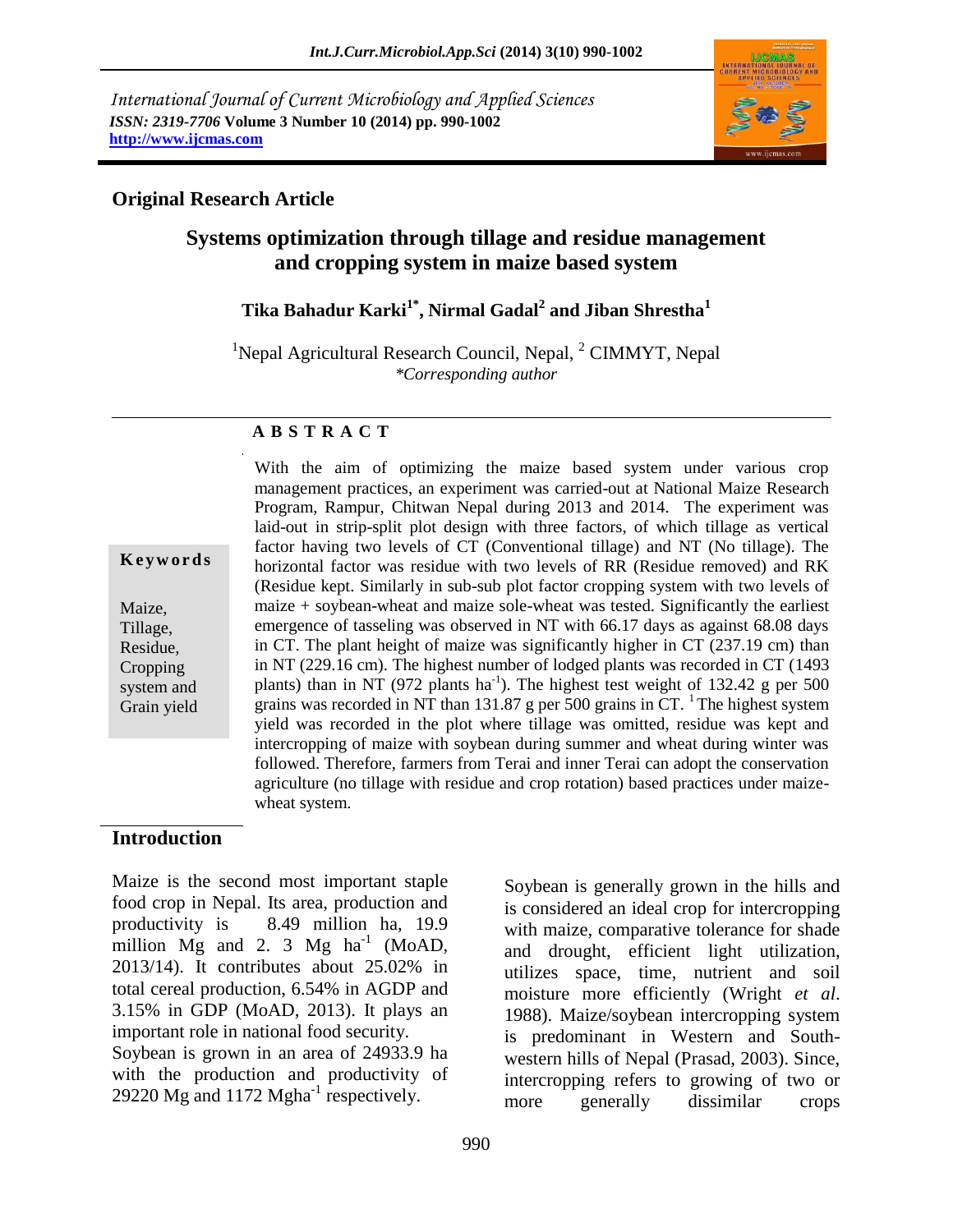simultaneously on the sample piece of land, base crop necessarily in distinct row arrangement. Intercropping has been recognized as a potentially beneficial system of crop production system in tropical agriculture due to more efficient utilization of resources (Chaudhary and Rosario, 1992). Inclusion of legumes with cereals enables farmer to cope with erosion and declining level of soil organic matter and available nitrogen. In intercropping, cereal gets benefit through N transfer from legume (Giller and Wilson, 1991). Intercropping in maize not only gave higher production but also keep down weed growth, because of its smothering effect.

However, main cause of low production and productivity under intercropping obtained in developing country is due to improper crop arrangement with its attendant waste of environmental resources and wrong intraspecific mixture. Intensive tillage and removal of all the crop residues from the field are the common practices being practiced in maize based system in Nepal. Tillage is one of the important factors that influence soil properties and crop yields which contribute up to 20% of the crop production factors (Khurshid *et al.,* 2006). Conventional tillage system where large proportion of the operational cost is expended for tillage operation demands more labor under the burgeoning problem of labor scarcity and ever increasing wage rates. In addition, frequent tillage is also hazardous in environmental point of view as loose soil is prone to water and wind erosion. In the uplands of Inner Terai of Nepal, generally three or two crops of maize are grown in sequence ass summer, winter and spring season crop in a year. It is considered as unsustainable production system, since it mines the nutrients from the same depth of soil and harbors the pests and pathogens. Some studies on conservation

tillage (CT) where crops are grown in no tilled field and crop residues are left in the field, reported that no tillage and reduced tillage could improve soil physical conditions and corn yield (Liang *et al.,* 2009).

Despite the significance of CT and intercropping of soybean with maize, information on intercropping of soybean with maize under no tilled and residue kept in the field are meager in Nepal. Therefore, it is imperative to generate knowledge on possibilities of intercropping maize with soybean under CT, their effect on soil properties and system's productivity . Considering the above facts, the study was carried out in the uplands of Inner terai of Nepal during the summer season of 2013 to winter 2014.

# **Materials and Methods**

## **Experimental site**

A two seasons experiment was incepted during the summer season of 2013 and completed on winter season of 2014 at National Maize Research Program, Rampur, Chitwan. The NMRP is located between 27° 39' 19.04'' N latitude and 84° 21' 28.098''E longitude and 612 ft msl. The first crop of maize received 105.66mm of rainfall followed by 2438.71 mm by second crop of rice, 306.4 mm by third crop of maize and 1313.4 mm by forth crop of rice. Similarly, the average highest maximum temperature during the first crop of maize was 30.98°C in May and the lowest maximum of 20.0°C in January. The highest average minimum temperature of 20.00°C in May and the lowest average minimum temperature of 7.23°C in January. The average relative humidity of 93.1% and 93.8 % respectively was recorded during the first crop maize the second crop of rice.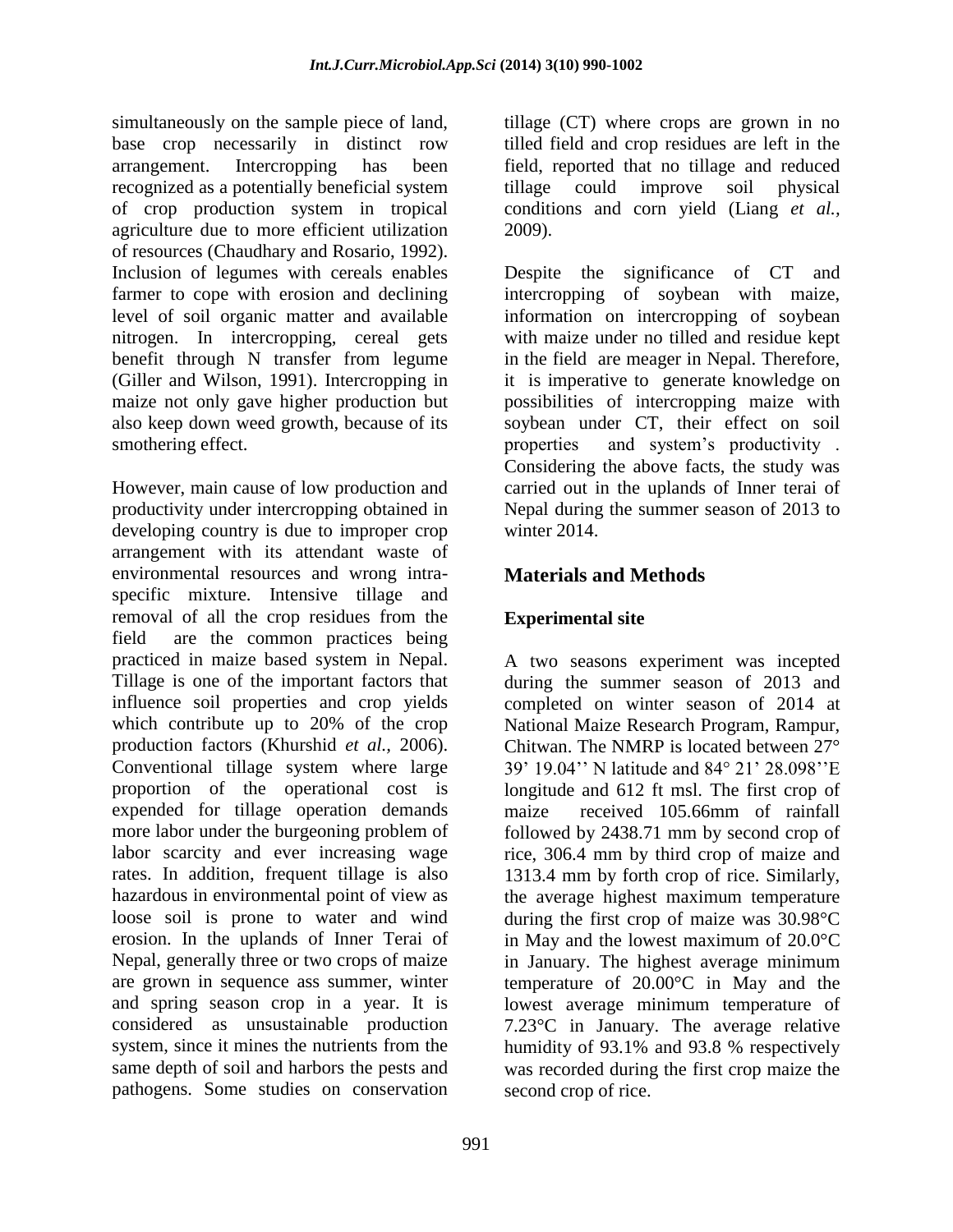Similarly, the average highest maximum temperature during the second crop of rice was 34.4°C in June and the lowest maximum of 27.4°C in November. The highest average minimum temperature of 27.92°C was recorded in August and the lowest average minimum temperature of 4.48°C in November.

### **The experimental set up**

The experiment was tested in strip-split plot design with three factors, of which tillage as vertical factor having two levels of CT (Conventional tillage) and NT (No tillage). The horizontal factor was residue with two levels of RR (Residue removed) and RK (Residue kept. Similarly in sub-sub plot factor cropping system with two levels of maize + soybean-wheat and maize solewheat was tested. Thus, altogether 8 treatments were tested in three replications. Plot size for each treatment was  $24m^2$ . Six rows of 4m length and row to row spacing of 100 cm and plant to plant i.e hill to hill spacing of 50 cm was maintained and in each hill two seeds of maize were planted. In between two rows of maize two rows of soybean spaced at 50 cm and within the row planting was done at 20 cm apart. Seed rate of 25 kg ha<sup>-1</sup> for maize and 80 kg ha<sup>-1</sup> for soybean was used.

Maize was fertilized with 120:60:40 NPK kg ha<sup>-1</sup>. All of P and K and  $1/3^{rd}$  of N were applied during planting and the remaining N was splitted into two, once at V7 stage and another at pre-tasseling stage. However, soybean was not fertilized separately.

Wheat was spaced at 20cm between rows and continuous seeding was done within the row. Twenty kg ha<sup>-1</sup> of seed rate was applied for wheat. It was fertilized with 100:50:25 NPK  $kg$  ha<sup>-1</sup>. Rest of the intercultural operations was done as and when needed.

Soil samples was taken from each replication before land preparation and after the harvest of the soybean crop from the depth of 15 cm to determine soil pH, total nitrogen, available phosphorous, available potassium and soil texture along with bulk density.

Observations were recorded for crop phenologies like tasseling, silking and physiological maturity, grain yield and related parameters, stover yield, harvest index, plant and ear height, stalk lodging along with economics of production for maize, and days to physiological maturity in soybean, economics of production for maize along with yield parameters. Similarly, in wheat crop phenologies like heading and physiological maturity, crop yield parameters and economics of production were recorded. The yield of wheat and soybean were converted to maize grain yield equivalent yield (MGYEY) and systems yield (SY) was also derived.

Ms Excel for data recording and GenStat package for data analysis was used. If the result comes significant, DMRT (Duncan's Multiple Range Test) for mean separation at 5 % level of significance was performed. ANOVA was constructed with reference to Gomez and Gomez, 1984.

## **Results and Discussion**

### **Days to tasseling**

Except residue, tillage and intercrop affected the duration of tasseling in maize, on an average the crop took 67.12 days to attain the 75% tasseling. Significantly earliest emergence of tasseling was observed in NT with 66.17 days as against 68.08 days in CT. On an average the crop took 67.5 days for tasseling. Similar was the findings of Araus *et al*. (2008).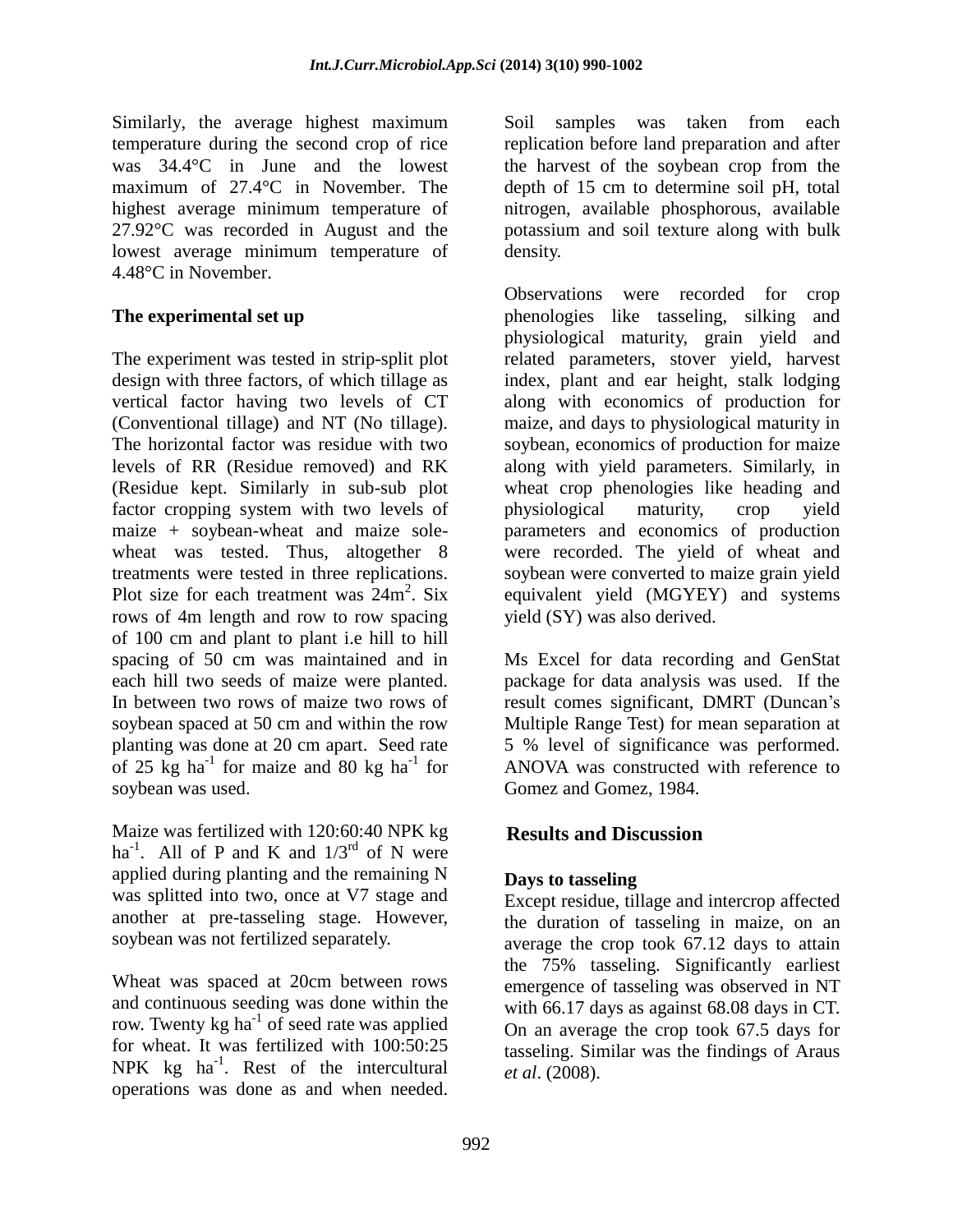### **Days to silking**

Except residue, tillage and intercrop affected the duration of silking in maize, on an average the crop took 71.12 days to attain the 75% silking. Significantly earliest emergence of silk was observed in NT with 70.12 days as against 72.08 days in CT. On an average the crop took 71.12 days for silking. Araus *et al*. (2008) also reported the similar findings of shorter duration for silking due to no tillage practice.

### **Days to maturity**

Unlike the tasseling and silking, duration of crop maturity was only affected by tillage methods and significantly the shortest duration was taken by NT with 103.92 days as against the 104.92 days by CT. Average crop duration of Manakamana -3 was 104.17 days at Rampur during the summer season. Tillage did not affect the crop maturity in the similar experimental findings of Araus *et al*. (2008). Olesen *et al*. (2004) also mentioned that the rapid growth of the crop might have contributed to early maturity.

### **Plant height of maize**

Maize in the experimental field attained the average height of 233.17 cm. Plant height of maize was not affected by residue and crop rotation systems, however was affected by tillage methods. The height of the maize plant was significantly higher in CT (237.19 cm) than in NT (229.16 cm). Iqbal *et al*. (2013) reported the shorter plant height of maize in NT compared to CT.

### **Ear height of maize**

On an average ears were placed at 121.21cm above the ground and nearly half of the height of plant. Like in plant height, it was also influenced by tillage and was 117.66

cm in NT than 124.76 cm in CT. It was not varied due to residue and crop rotation. Since, plant height generally dictates the ear height and is correlated each other.

### **Number of cobs per hectare**

Total number of cobs in a hectare was not influenced by tillage, residue and crop rotation. Due to uniform plant emergence and maintenance until harvesting produced almost the similar number of cobs per hectare at harvest. Since, the crop was planted during summer and hence no limitation of soil moisture was there and the other crop management practices were also applied accordingly. Many researchers have also depicted the similar results.

### **Lodging of the stalk**

When the stalk has been permanently displaced from its perpendicular position and may be classified as root or stem lodging. Stalk lodging, by definition, is the breakage of the stalk below the ear. Severely lodged corn leads to increased harvest losses, increased harvest time, increased drying cost, and may result in volunteer corn the following year. Annual yield losses due to stalk lodging in the U.S. range between 5 and 25%. In addition to outright yield losses, grain quality may also decline as a result of stalk lodging. In our case, both stem and root lodging was observed. However recording was done in aggregate. High plant population often decrease the amount of light in the crop canopy making plants lean and thin, extreme soil moisture retard the development of root growth that cannot resist the above ground part of maize. Damage caused by maize cut worms and borers may also intensify the lodging in maize.

The effect of tillage methods on the severity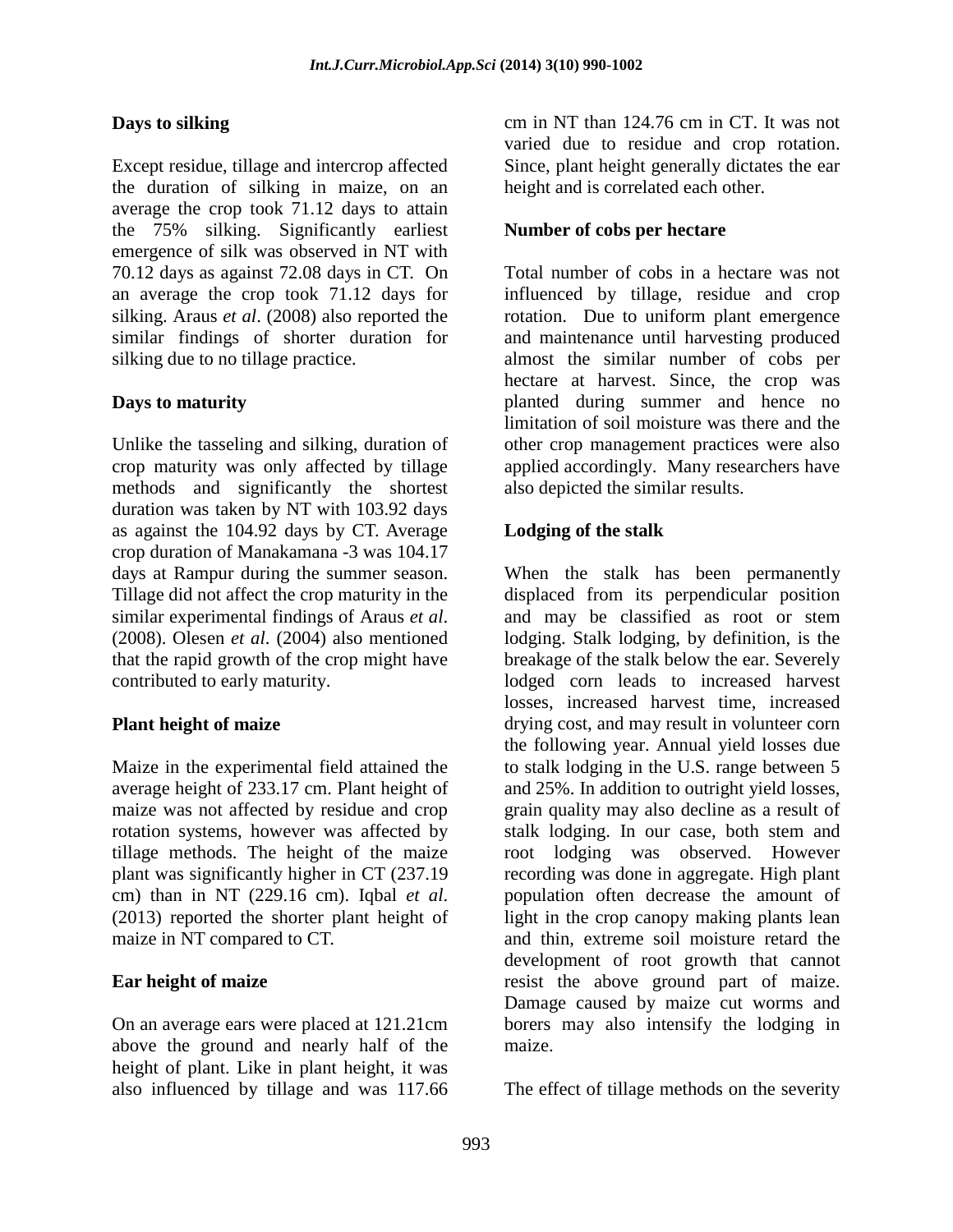of stalk lodging in maize was obvious and the significantly highest number of lodged plants was recorded in CT  $(1493 \text{ ha}^{-1})$  than in NT  $(972 \text{ ha}^{-1})$ . However, residue and crop rotation had no effect on it. On an average 1233 plants  $ha^{-1}$  were lodged in the experiment. All of them were lodged in between 15 days after silking to physiological maturity. This may be attributed partly to the higher moisture contents and bulk densities existing under NT direct drilling of plants (Allen, 1981; Berry, Mallett & Johnston, 1985), which promote a more robust and extensive root system within the top 300 rnm of soil. This is particularly true on fine, well-structured soil in which the soil strength reaches an equilibrium level not restrictive to root growth (Allen, 1981).

### **Number of kernel rows per cob, kernels per row**

Total number of grain rows per cob of maize was not influenced due to tillage, residue and crop rotation. However, the rows were higher in CT  $(12.17)$  over NT  $(11.33)$ , with residue (12) over without residue (11) and maize sole (11) over maize  $+$  soybean (12). On an average 12.75 grain rows per cob was recorded in the experiment. Number of pernels per row was affected by tillage methods only, however was not affected by residue and crop rotation. On an average, 29.50 grains were recorded in a row. As such, kernel number is a function of photosynthesis at silking and it is closely related with plant growth rate during the critical period for kernel set ( Edmeades and Daynard, 1979) and might have affected by higher soil moisture content in NT than in CT.

### **Test weight**

Test weight of maize was evident due to

tillage methods but not due to residue management and crop rotations. The highest test weight of 132.42 g per 500 grains was recorded in NT than 131.87 g per 500 grains in CT. On an average 132.15g of seed weight per 500 seeds were recorded from the experimental field. Interaction effect of tillage X crop rotation, residue X crop rotation and tillage X residue X crop rotation. Liang and Richards (2012) also depicted the higher test weight of maize under NT than in CT.

### **Grain and stover yield**

Grain yield of maize was not affected by tillage, residue and crop rotation. However, the yield was higher in CT with  $4252$  kg ha<sup>-1</sup> over NT with  $4124$  kg ha<sup>-1</sup> with  $4188$  kg ha<sup>-1</sup>. It might be due to the effect of uniform number of cobs per hectare among the tested treatments. Lesser number of non significant kernel rows might have affected the nonsignificant grain yield. Stover yield was also not affected by the tested treatments (Table 3). Rice *et al.* (1986) and Kapusta *et al.* (1996) also reported no differences in grain yield of maize with no-till and conventional tillage over time.

### **Aboveground Biomass**

Above ground biomass was also in agreement with grain yield and did not vary with the tested treatments. Generally, the above ground crop biomass is directly related to grain yield. In the experiment average biomass was 9312 kg ha<sup>-1</sup> (Table 3).

### **Effect on wheat (Second crop**)

Plant height of wheat was significantly higher under CT (96.09cm) over NT (92.51cm), residue kept (95.07cm) over RR (93.52cm**),** however, the number of tillers m -  $^{2}$ (RK: 425.5 Vs. RR:421.0) and No of spikes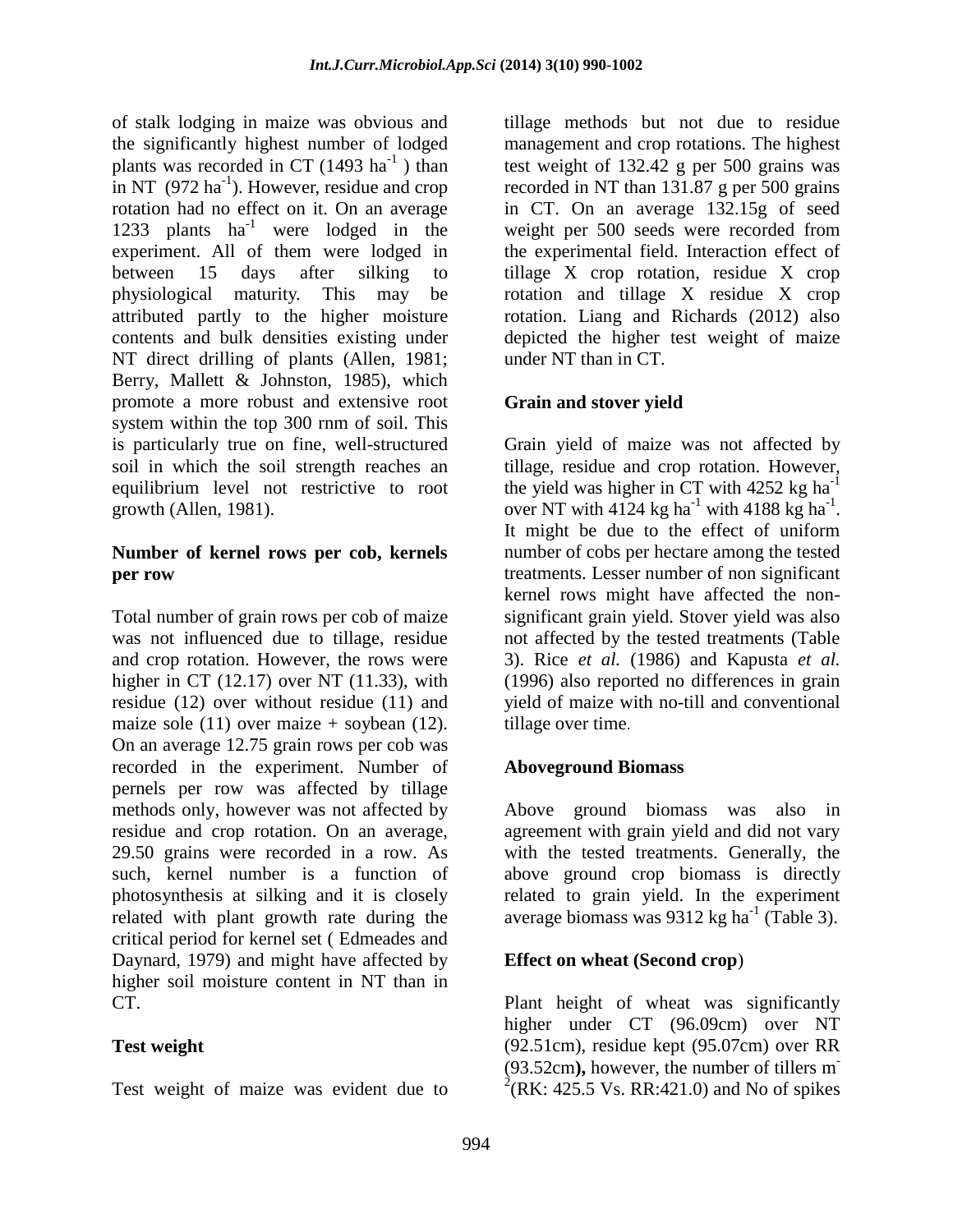$m^{-2}$ ( RK: 410.8 Vs. RR: 405.7) was only affected by residue management practices (Table 2). Number of spikelet's spike-1 and no of grains spike<sup>-1</sup> however were not affected by tillage, residue management and crop roration system (Table 4).

#### **Test weight, grain and straw yield, total above ground biomass and harvest index of wheat**

Except residue management methods, tillage and crop rotation did not affect the test weight, grain and straw yield, total biomass and harvest index of wheat (Table 5). Test weight, grain and straw yield, total above ground biomass and harvest index of wheat were 36.08 g, 3.81 Mg ha<sup>-1</sup>, 4.96 Mg ha<sup>-1</sup>, 8.80 Mg  $ha^{-1}$  and 43.51%, respectively. Whereas in residue removed plots the test weight, grain and straw yield, total above

ground biomass and harvest index of wheat were 34.67g, 3.51 Mg ha<sup>-1</sup>, Mg4.64 ha<sup>-1</sup>, 8.15 Mg  $ha^{-1}$  and 42.99%, respectively (Table 5 and Fig 1). However, Jat *et al*. (2009) reported from an experiment under rice-maize cropping system for four years that rice yield was similar in all planting/tillage systems (conventional tillage, permanent bed and no tillage) but the maize and system yields were highest with permanent beds followed by no tillage. In the permanent bed and NT treatments, the improved soil porosity and infiltration rate provides more favorable conditions for the upland crops (Jat et al, 2009). Whereas the in our case, the tillage and residue management systems under maize-wheat cropping system only for two seasons (one year) might not have affected the grain and system yields.



**Fig.1** Weather data during the experimental period of maize and soybean intercropping, Rampur, 2013-2014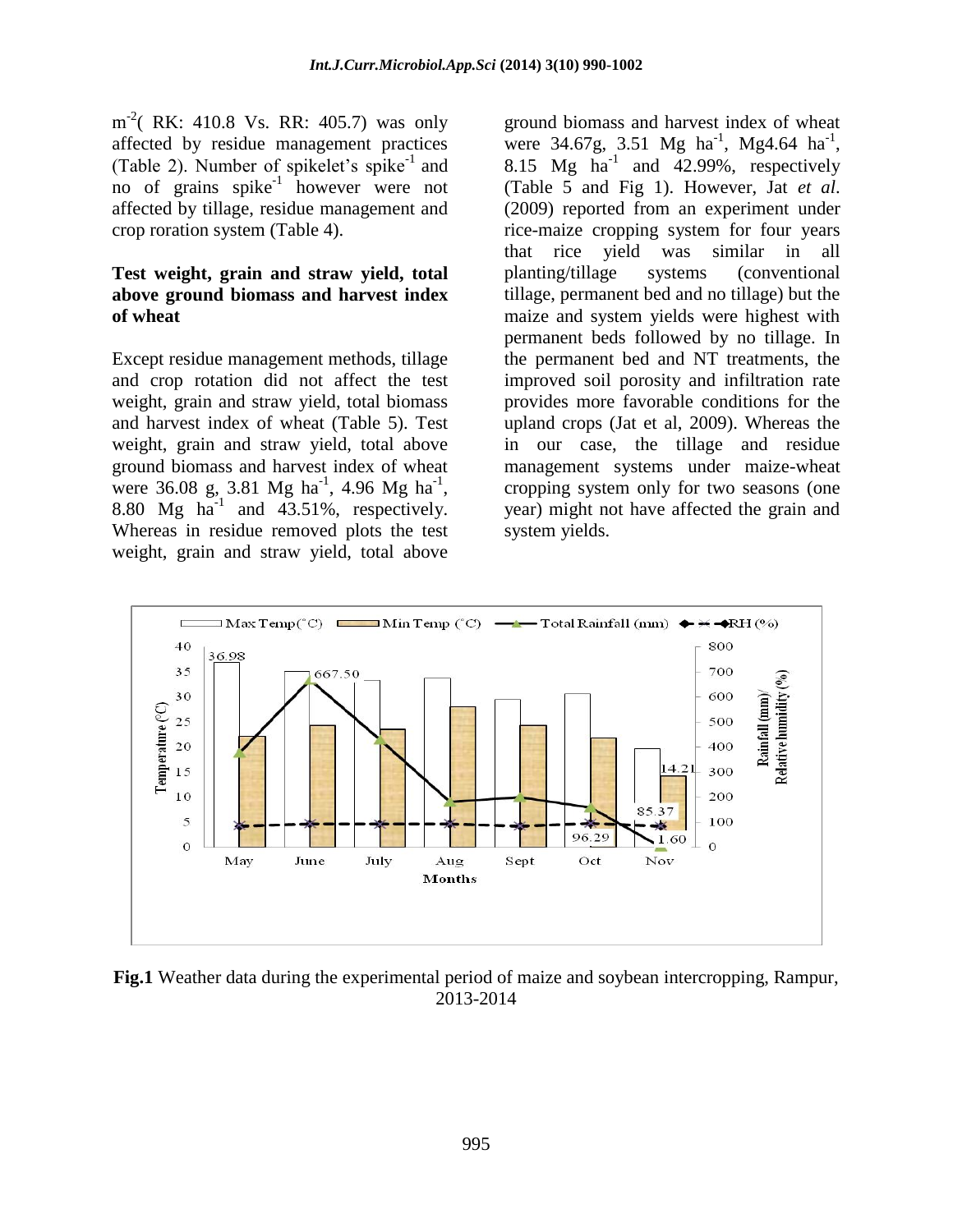### *Int.J.Curr.Microbiol.App.Sci* **(2014) 3(10) 990-1002**

**Table.1** Effect of tillage methods, residue management and crop rotation on crop phenology of maize during summer season, Rampur, 2013

| Treatments          | Days to tasseling | Days to silking          | Days to maturity |  |  |  |
|---------------------|-------------------|--------------------------|------------------|--|--|--|
| Tillage methods     |                   |                          |                  |  |  |  |
| <b>NT</b>           | 66.17             | 70.17                    | 103.92           |  |  |  |
| <b>CT</b>           | 68.08             | 72.08                    | 104.92           |  |  |  |
| F test              | **                | $**$                     | $\ast$           |  |  |  |
| <b>LSD</b>          | 0.510             | 0.510                    | 0.799            |  |  |  |
| Residue management  |                   |                          |                  |  |  |  |
| Residue kept        | 67.17             | 71.08                    | 104.50           |  |  |  |
| Residue removed     | 67.08             | 71.17                    | 104.33           |  |  |  |
| F test              | <b>NS</b>         | <b>NS</b>                | <b>NS</b>        |  |  |  |
| <b>LSD</b>          | -                 | $\overline{\phantom{a}}$ |                  |  |  |  |
| Cropping rotation   |                   |                          |                  |  |  |  |
| Maize-Wheat         | 66.50             | 71.75                    | 104.17           |  |  |  |
| Maize+Soybean-Wheat | 67.75             | 70.50                    | 104.67           |  |  |  |
| F test              | $**$              | **                       | <b>NS</b>        |  |  |  |
| <b>LSD</b>          | 0.510             | 0.510                    |                  |  |  |  |
| CV, %               | 3.7               | 2.8                      | 3.9              |  |  |  |
| <b>Grand Mean</b>   | 67.12             | 71.12                    | 104.42           |  |  |  |

**Table.2** Effect of tillage methods, residue management and crop rotation on plant and ear height and stalk lodging of maize, Rampur, 2013-2014

| Treatments         | height<br>Plant<br>(cm)  | Ear height (cm)          | No of cobs $ha^{-1}$     | lodging<br><b>Stalk</b><br>plants |  |  |
|--------------------|--------------------------|--------------------------|--------------------------|-----------------------------------|--|--|
| Tillage methods    |                          |                          |                          |                                   |  |  |
| NT                 | 229.16                   | 117.66                   | 45448                    | 972                               |  |  |
| <b>CT</b>          | 237.19                   | 124.76                   | 45989                    | 1493                              |  |  |
| F test             | $\ast$                   | $\ast$                   | <b>NS</b>                | $\ast$                            |  |  |
| <b>LSD</b>         | 3.697                    | 3.12                     | $\overline{\phantom{a}}$ | 288.4                             |  |  |
| Residue management |                          |                          |                          |                                   |  |  |
| Residue kept       | 232.96                   | 121.21                   | 45998                    | 1111                              |  |  |
| Residue removed    | 233.38                   | 121.21                   | 45439                    | 1354                              |  |  |
| F test             | <b>NS</b>                | <b>NS</b>                | <b>NS</b>                | <b>NS</b>                         |  |  |
| <b>LSD</b>         | $\overline{\phantom{0}}$ | $\overline{\phantom{a}}$ |                          |                                   |  |  |
| Crop rotation      |                          |                          |                          |                                   |  |  |
| Maize-Wheat        | 232.04                   | 119.99                   | 45552                    | 1181                              |  |  |
| Maize+Soybean-     | 234.30                   | 122.43                   | 45885                    | 1285                              |  |  |
| Wheat              |                          |                          |                          |                                   |  |  |
| F test             | <b>NS</b>                | <b>NS</b>                | <b>NS</b>                | <b>NS</b>                         |  |  |
| <b>LSD</b>         |                          |                          |                          |                                   |  |  |
| <b>TxR</b>         | <b>NS</b>                | <b>NS</b>                | <b>NS</b>                | $\ast$                            |  |  |
| <b>LSD</b>         | $\overline{\phantom{0}}$ | -                        |                          | 134.5                             |  |  |
| CV, %              | 4.8                      | 2.8                      | 2.5                      | 26.7                              |  |  |
| <b>Grand Mean</b>  | 233.17                   | 121.21                   | 45718                    | 1233                              |  |  |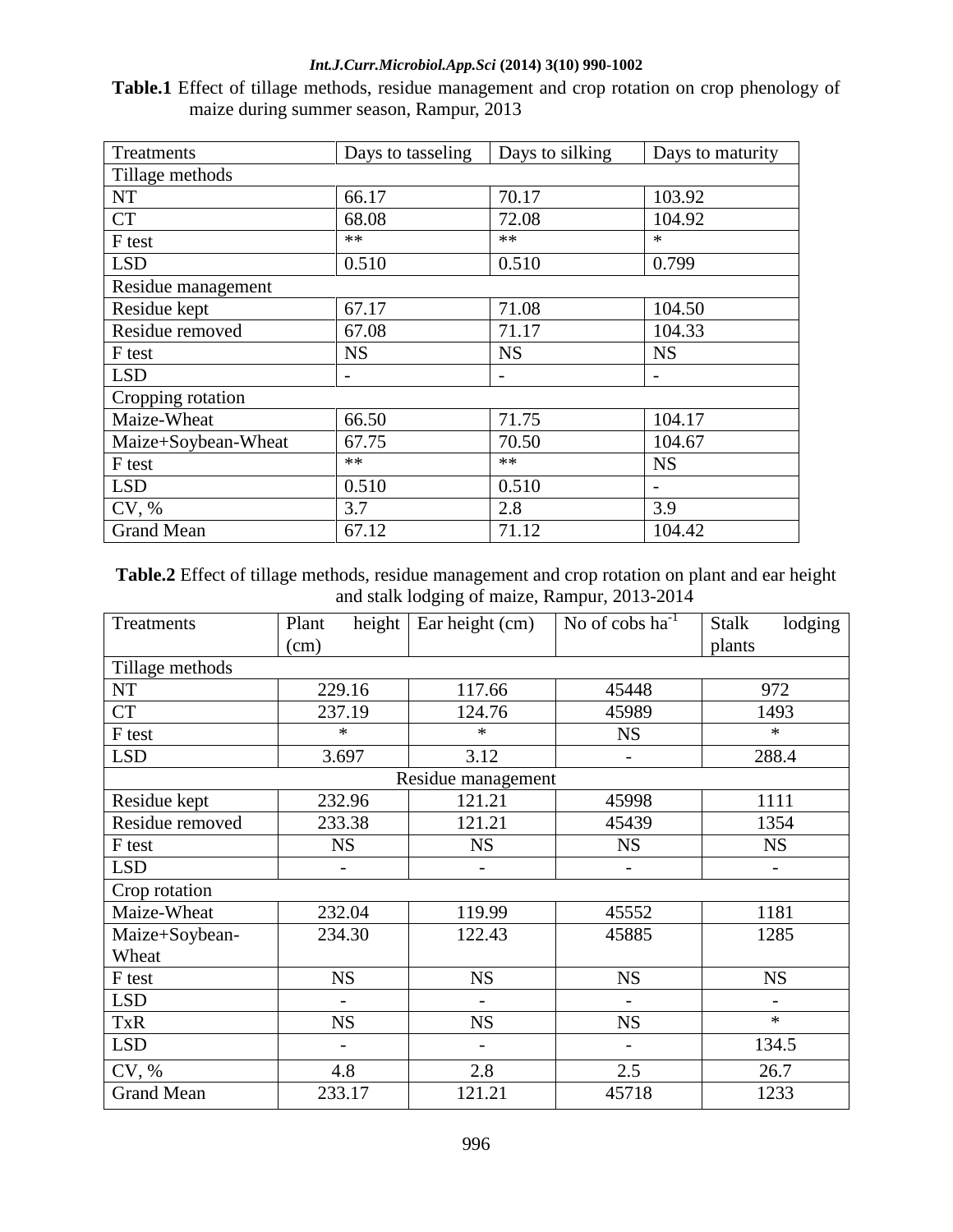**Table.3** Effect of tillage methods, residue management and crop rotation on grain yield, yield contributing traits, stover yield and harvest index of maize, Rampur, 2013-2014

| Treatments         | No<br>of                 | of  <br>N <sub>o</sub>   | Test                     | Grain yield              | AGB                      | Stover                   | Harvest                   |
|--------------------|--------------------------|--------------------------|--------------------------|--------------------------|--------------------------|--------------------------|---------------------------|
|                    | kernel rows              | kernels                  | weight                   | $(Mg \text{ ha-1})$      | (Mg ha                   | Yield                    | Index                     |
|                    | $\cosh^{-1}$             | $row^{-1}$               | (g)                      |                          |                          | $(Mg ha^{-1})$           | $(\% )$                   |
| Tillage methods    |                          |                          |                          |                          |                          |                          |                           |
| <b>NT</b>          | 11.33                    | 28.08                    | 132.42                   | 4.124                    | 9.200                    | 5.076                    | 44.79                     |
| <b>CT</b>          | 12.17                    | 30.92                    | 131.87                   | 4.252                    | 9.424                    | 5.172                    | 45.07                     |
| F test             | <b>NS</b>                | *                        | $\ast$                   | <b>NS</b>                | <b>NS</b>                | <b>NS</b>                | <b>NS</b>                 |
| <b>LSD</b>         | $\overline{\phantom{a}}$ | 1.604                    | 0.438                    | $\overline{\phantom{a}}$ | $\overline{\phantom{0}}$ | $\blacksquare$           | $\overline{\phantom{a}}$  |
| Residue management |                          |                          |                          |                          |                          |                          |                           |
| Residue kept       | 12                       | 29.83                    | 132.22                   | 4.349                    | 9.620                    | 5.270                    | 45.18                     |
| Residue            | 11.5                     | 29.17                    | 132.07                   | 4.027                    | 9.004                    | 4.977                    | 44.68                     |
| removed            |                          |                          |                          |                          |                          |                          |                           |
| F test             | <b>NS</b>                | <b>NS</b>                | <b>NS</b>                | <b>NS</b>                | <b>NS</b>                | <b>NS</b>                | NS                        |
| <b>LSD</b>         | $\overline{\phantom{a}}$ | $\overline{a}$           | $\overline{\phantom{a}}$ | $\overline{\phantom{a}}$ | $\overline{\phantom{0}}$ | $\overline{\phantom{0}}$ | $\mathbb{L}$              |
| Crop rotation      |                          |                          |                          |                          |                          |                          |                           |
| Maize-Wheat        | 12                       | 29.58                    | 131.94                   | 4.064                    | 9.590                    | 5.277                    | 44.92                     |
| Maize+Soybean-     | 11.5                     | 29.42                    | 132.35                   | 4.313                    | 9.035                    | 4.971                    | 44.94                     |
| Wheat              |                          |                          |                          |                          |                          |                          |                           |
| F test             | <b>NS</b>                | <b>NS</b>                | <b>NS</b>                | $_{\rm NS}$              | <b>NS</b>                | <b>NS</b>                | <b>NS</b>                 |
| <b>LSD</b>         | $\overline{\phantom{0}}$ | $\overline{\phantom{a}}$ |                          | $\overline{\phantom{a}}$ | $\overline{\phantom{0}}$ | $\overline{\phantom{0}}$ | $\overline{\phantom{0}}$  |
| CV, %              | 6.2                      | 6.2                      | 2.4                      | 12.9                     | 11.9                     | 11.2                     | 3.9                       |
| <b>TxCR</b>        | <b>NS</b>                | <b>NS</b>                | $\ast$                   | <b>NS</b>                | <b>NS</b>                | <b>NS</b>                | <b>NS</b>                 |
| <b>LSD</b>         | $\overline{\phantom{0}}$ | $\overline{\phantom{0}}$ | 0.62                     | $\overline{\phantom{a}}$ | $\overline{\phantom{0}}$ | $\blacksquare$           | $\mathbb{L}^{\mathbb{N}}$ |
| <b>RxCR</b>        | <b>NS</b>                | <b>NS</b>                | $\ast$                   | <b>NS</b>                | <b>NS</b>                | <b>NS</b>                | <b>NS</b>                 |
| <b>LSD</b>         |                          |                          | 0.62                     |                          |                          | $\overline{a}$           |                           |
| <b>TxRxCR</b>      | <b>NS</b>                | <b>NS</b>                | $\ast$                   | <b>NS</b>                | <b>NS</b>                | <b>NS</b>                | <b>NS</b>                 |
| <b>LSD</b>         |                          |                          | 0.62                     |                          |                          |                          |                           |
| <b>Grand Mean</b>  | 11.75                    | 29.5                     | 132.15                   | 4.188                    | 9.312                    | 5.124                    | 44.93                     |



**Fig.2** Effect of tillage methods, residue management and crop rotation on wheat grain yield along with standard deviation, Rampur, 2013-2014.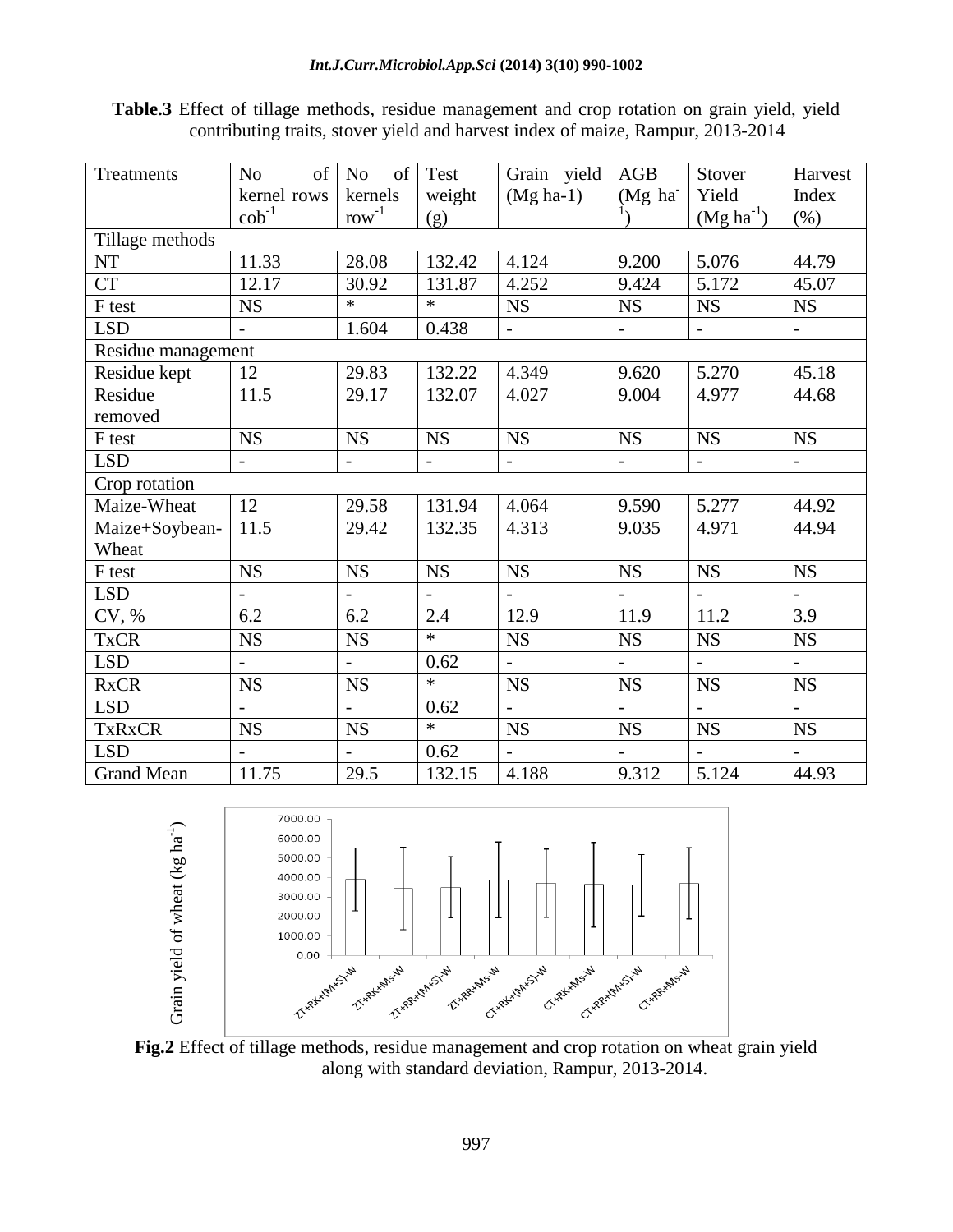|                   | height<br>Plant | No of tillers $m-2$      | No of spikes m <sup>-</sup> | No of spikelets          | grains<br>No of          |
|-------------------|-----------------|--------------------------|-----------------------------|--------------------------|--------------------------|
| Treatments        | (cm)            |                          |                             | $spike^{-1}$             | $spike^{-1}$             |
| Tillage methods   |                 |                          |                             |                          |                          |
| NT                | 92.51           | 423.42                   | 408.25                      |                          | 25.42                    |
| <b>CT</b>         | 96.09           | 423.08                   | 408.25                      | 32.58                    | 25.5                     |
| F test            | $**$            | <b>NS</b>                | <b>NS</b>                   | <b>NS</b>                | <b>NS</b>                |
| <b>LSD</b>        | 0.431           | $\overline{\phantom{a}}$ | $\overline{\phantom{a}}$    | $\overline{\phantom{a}}$ | $\overline{\phantom{0}}$ |
| Residue managment |                 |                          |                             |                          |                          |
| Residue kept      | 95.07           | 425.5                    | 410.83                      |                          | 25.12                    |
| Residue removed   | 93.52           | 421                      | 405.67                      | 32.75                    | 25                       |
| F test            | $**$            | $**$                     | $\ast$                      | <b>NS</b>                | <b>NS</b>                |
| <b>LSD</b>        | 0.431           | 2.439                    | 1.52                        | $\overline{\phantom{a}}$ | $\overline{\phantom{a}}$ |
| Crop rotation     |                 |                          |                             |                          |                          |
| Maize-Wheat       | 94.37           | 423.17                   | 407.92                      |                          | 25.75                    |
| Maize+Soybean-    | 94.23           | 423.33                   | 408.58                      | 32.5                     | 25.17                    |
| Wheat             |                 |                          |                             |                          |                          |
| F test            | <b>NS</b>       | <b>NS</b>                | <b>NS</b>                   | <b>NS</b>                | <b>NS</b>                |
| <b>LSD</b>        |                 |                          |                             |                          |                          |
| CV, %             | 3.6             | 3.5                      | 3.4                         | 4.3                      | 5.2                      |
| <b>TxR</b>        | $\ast$          | <b>NS</b>                | <b>NS</b>                   | <b>NS</b>                | <b>NS</b>                |
| <b>LSD</b>        | 0.609           | $\overline{\phantom{a}}$ |                             | $\overline{\phantom{a}}$ | $\overline{\phantom{a}}$ |
| <b>Grand Mean</b> | 94.3            | 423.25                   | 408.25                      | 32.75                    | 25.46                    |

**Table.4** Effect of tillage methods, residue management and crop rotation on plant height and yield contributing traits of wheat, Rampur, 2013-2014.

**Table.5** Effect of tillage methods, residue management and crop rotation on test weight, grain and stover yield, total biomass and harvest index of wheat, Rampur, 2013-2014

|                     | Test wt   | Grain yield | Straw yield              | Total biomass | Harvest index |
|---------------------|-----------|-------------|--------------------------|---------------|---------------|
| Treatments          | (g)       | $(Mg ha-1)$ | $(Mg ha-1)$              | $(Mg ha-1)$   | (% )          |
| Tillage methods     |           |             |                          |               |               |
| NT                  | 35.25     | 3.65        | 4.78                     | 8.44          | 43.23         |
| <b>CT</b>           | 35.5      | 3.69        | 4.828                    | 8.52          | 43.26         |
| F test              | <b>NS</b> | <b>NS</b>   | <b>NS</b>                | <b>NS</b>     | <b>NS</b>     |
| <b>LSD</b>          |           |             | $\overline{\phantom{a}}$ | -             |               |
| Residue management  |           |             |                          |               |               |
| Residue kept        | 36.08     | 3.81        | 4.96                     | 8.80          | 43.51         |
| Residue removed     | 34.67     | 3.51        | 4.64                     | 8.15          | 42.99         |
| F test              | *         | $\ast$      | $\ast$                   | $\ast$        | $\ast$        |
| <b>LSD</b>          | 0.82      | 0.22        | 0.31                     | 0.441         | 0.35          |
| Crop rotation       |           |             |                          |               |               |
| Maize-Wheat         | 35.25     |             | 4.83                     | 8.53          | 43.27         |
| Maize+Soybean-Wheat | 35.5      | 3.65        | 4.77                     | 8.426         | 43.23         |
| F test              | <b>NS</b> | <b>NS</b>   | <b>NS</b>                | <b>NS</b>     | <b>NS</b>     |
| <b>LSD</b>          |           |             |                          |               |               |
| CV, %               | 2.6       | 7           | 5.2                      | 5.9           | 2.1           |
| <b>Grand Mean</b>   | 35.38     | 3.67        | 4.79                     | 8.479         | 43.25         |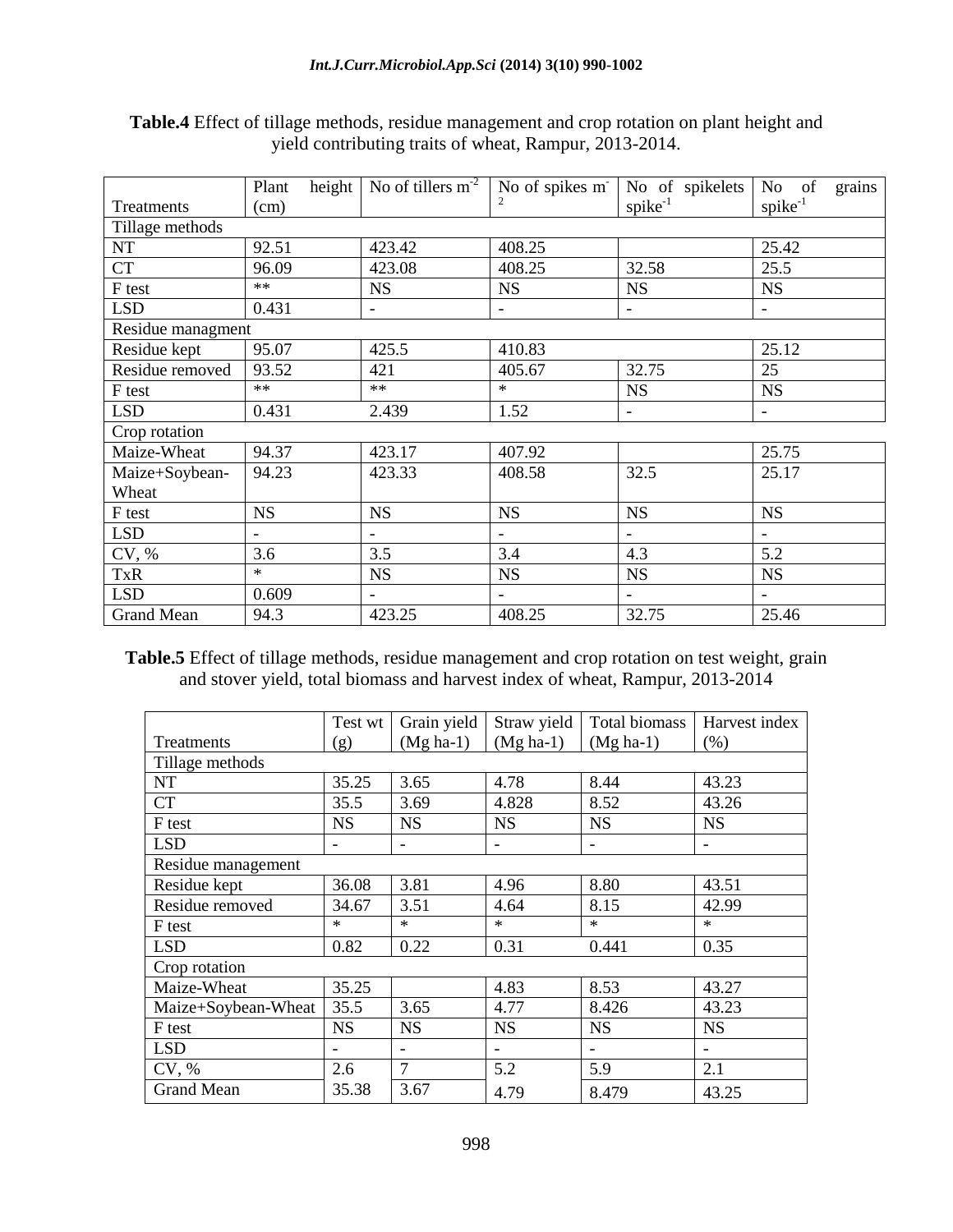#### *Int.J.Curr.Microbiol.App.Sci* **(2014) 3(10) 990-1002**

| Treatment           | System Yield $(Mg ha^{-1})$ |
|---------------------|-----------------------------|
| $ZT+RK+(M+S)-W$     | 11.29                       |
| $ZT+RK+Ms-W$        | 8.21                        |
| $ZT+RR+(M+S)-W$     | 10.31                       |
| $ZT+RR+Ms-W$        | 7.59                        |
| $CT+RK+(M+S)-W$     | 11.25                       |
| $CT+RK+Ms-W$        | 8.30                        |
| $CT+RR+(M+S)-W$     | 10.37                       |
| $CT+RR+Ms-W$        | 7.73                        |
| SEm $(\pm)$         | 0.358                       |
| LSD <sub>0.05</sub> | $1.085**$                   |
| CV, %               | 6.6                         |

**Table.6** Effect of tillage methods, residue management and crop rotation on system yield Rampur, 2013-2014

*Note: ZT=Zero tillage, CT=Conventional tillage, RR=residue removed, RK=residue kept, MS=Maize as sole crop, M+S-W=Maize and soybean intercrop followed by wheat, Ms-W=Maize sole followed by wheat, SEm=Standard Error of Means, LSD=Least Significance Difference, CV=Coefficient of variation*



Fig.3 Effect of tillage, residue and crop rotation on system yield under maize-wheat system, Rampur, 2013-2014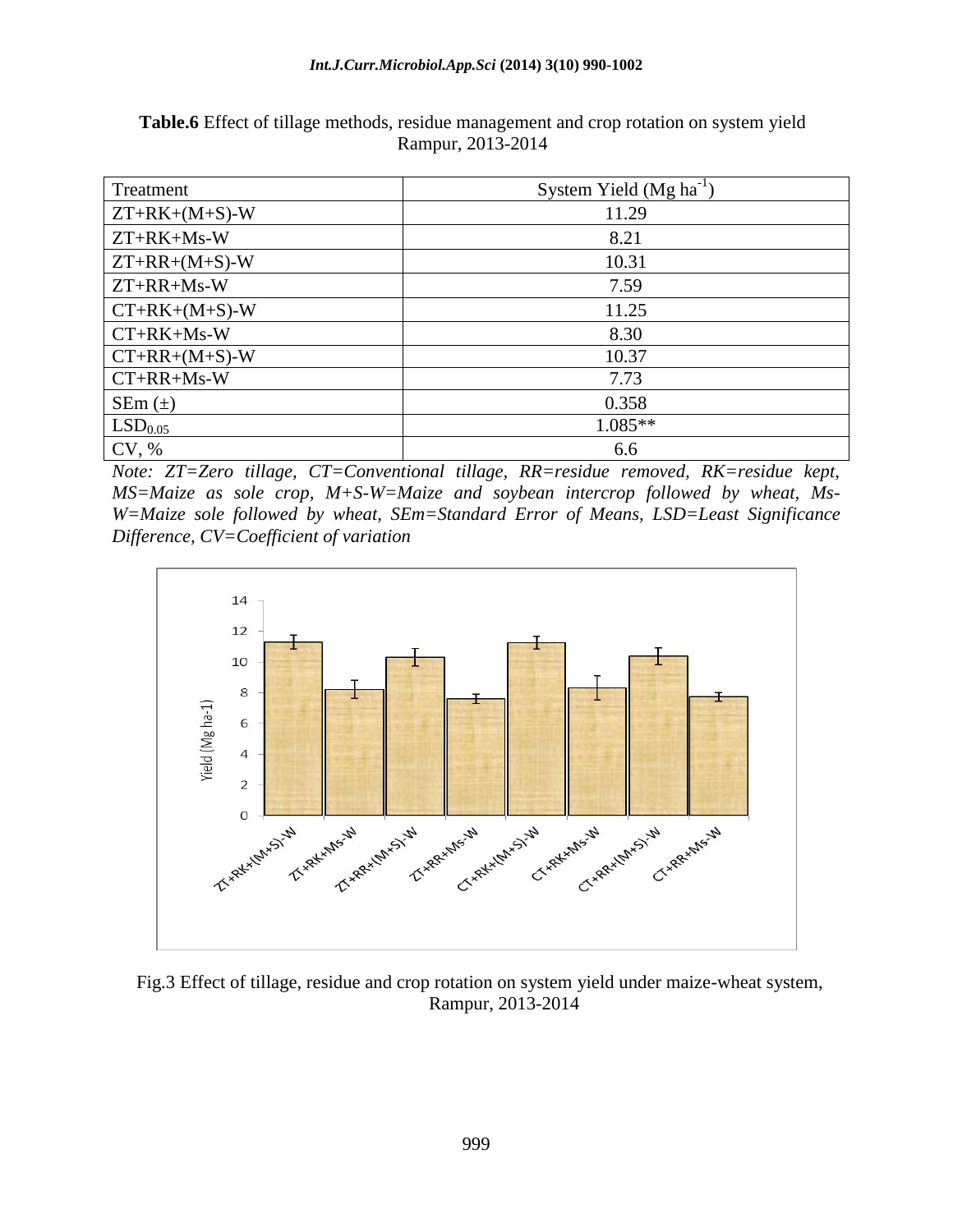





Fig 5 System yield under maize-wheat system as affected by residue, Rampur, 2013-2014



**Fig.6** System yield under maize-wheat system as affected by with or without intercropping of soybean, Rampur, 2013-2014



**Fig.7** Regression analysis of grain yield in response to number of cobs per hectare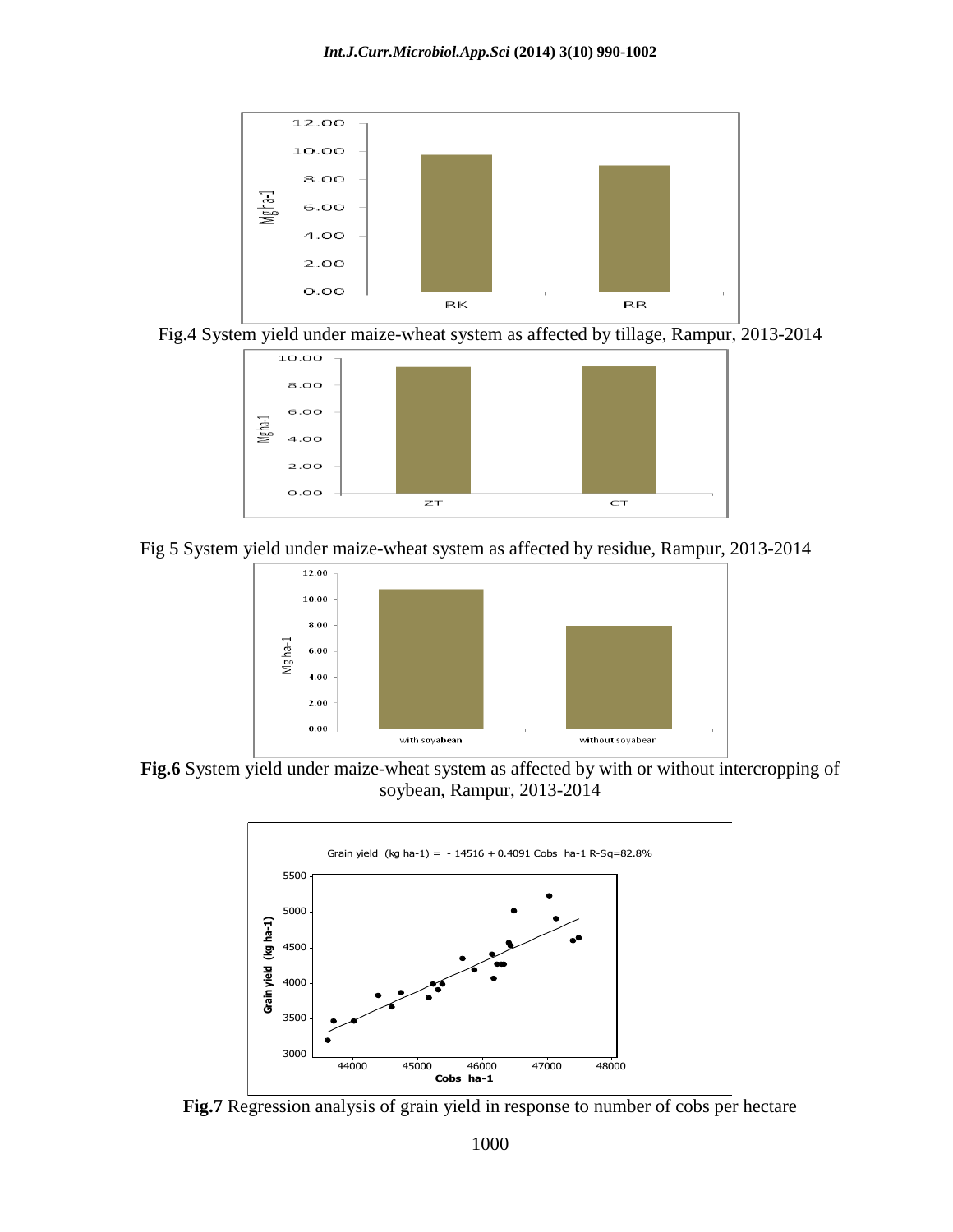## **System yield**

The grain yields of both the crops of maize as summer and wheat as winter season crop were combined together and ANOVA was prepared according to the treatments. The ANOVA reveled that system yield was affected by the treatment combinations and significantly the highest  $(11.29 \text{ Mg ha}^{-1})$  of it was recorded in the plot where tillage was omitted, residue was kept and intercropping of maize with soybean during summer and wheat during winter was followed and was at par with conventionally tilled, residue was kept and intercropping of maize with soybean during summer and wheat during winter was followed  $(11.25 \text{ Mg})$  $ha^{-1}$ ). conventionally tilled, residue was removed and intercropping of maize with soybean during summer and wheat during winter was followed  $(10.37 \text{ Mg ha}^{-1})$  and tillage omitted, residue kept and intercropping of maize with soybean during summer and wheat during winter was followed (10.31  $Mg$  ha<sup>-1</sup>). Obviously, the least system yield was observed in no tilled residue removed and sole crop of maize followed by winter fallow  $(7.59 \text{ Mg ha}^{-1})$  and was at par with other treatments where winter was kept fallow (Table 6, Fig  $2,3,4$  and 5).

## **Acknowledgements**

Authors are grateful to Hill Maize research Program of CIMMYT for granting the research fund and Nepal Agricultural Research Council for technical and logistic supports. We are also thankful to National Maize Research Program for all supports to accomplish the research and produce the manuscript.

## **References**

Allen, H.P. (1981). Direct Drilling Reduced Cultivations. pp. 97-99.

Farming Ltd., London.

- Araus, J. L., Slafer, G. A., Royo, C., Serret, M. D. (2008). Breeding for yield potential and stress adaptation in cereals. Crit. Rev. Plant Sci. 27, 377–412.
- Berry, W.A.J., MalleiI, J.B., Johnston, M.A. (1985). Soil-water conservation as affected by primary tillage practices. S. Afr. J. Plant Soil 2, 21 - 26. MELIS, M. & FARINA, M.P.W.,
- Chowdhury, M. K., Rosario, E. L. (1992). Utilization efficiency of applied nitrogen as relayed to yield advantage in maize/mungbean intercropping. Field Crops Research 30:41–51.
- Edmeades, G.O., Daynard, T.B. (1979). The relationship between final yield and photosynthesis at flowering in individual maize plants. Canadian Journal of Plant Science 1979; 59 585-601.
- Giller, K.E., Wilson, K.J. (1991). Nitrogen fixation in tropical cropping systems. Wallingford, UK: CAB International.
- Iqbal, M., Khan, A.G., Hussain, A.U., Islam, K.R. (2013). Tillage and nitrogen fertilization impact on irrigated corn yields, and soil chemical and physical properties under semiarid climate. Journal of Sustainable Watershed Science & Management 1 (3): 90–98.
- Jat, M.L., Gupta, R.K., Gopal, R. (2009). Conservation Agriculture in cereal systems of South Asia: effect on crop productivity and carbon-based sustainability index. International Maize and Wheat Improvement Center (CIMMYT), NASC Complex, New Delhi-110012.
- Kapusta, G., Krausz, R.F., Matthews, J.L. (1996). Corn yield is equal in